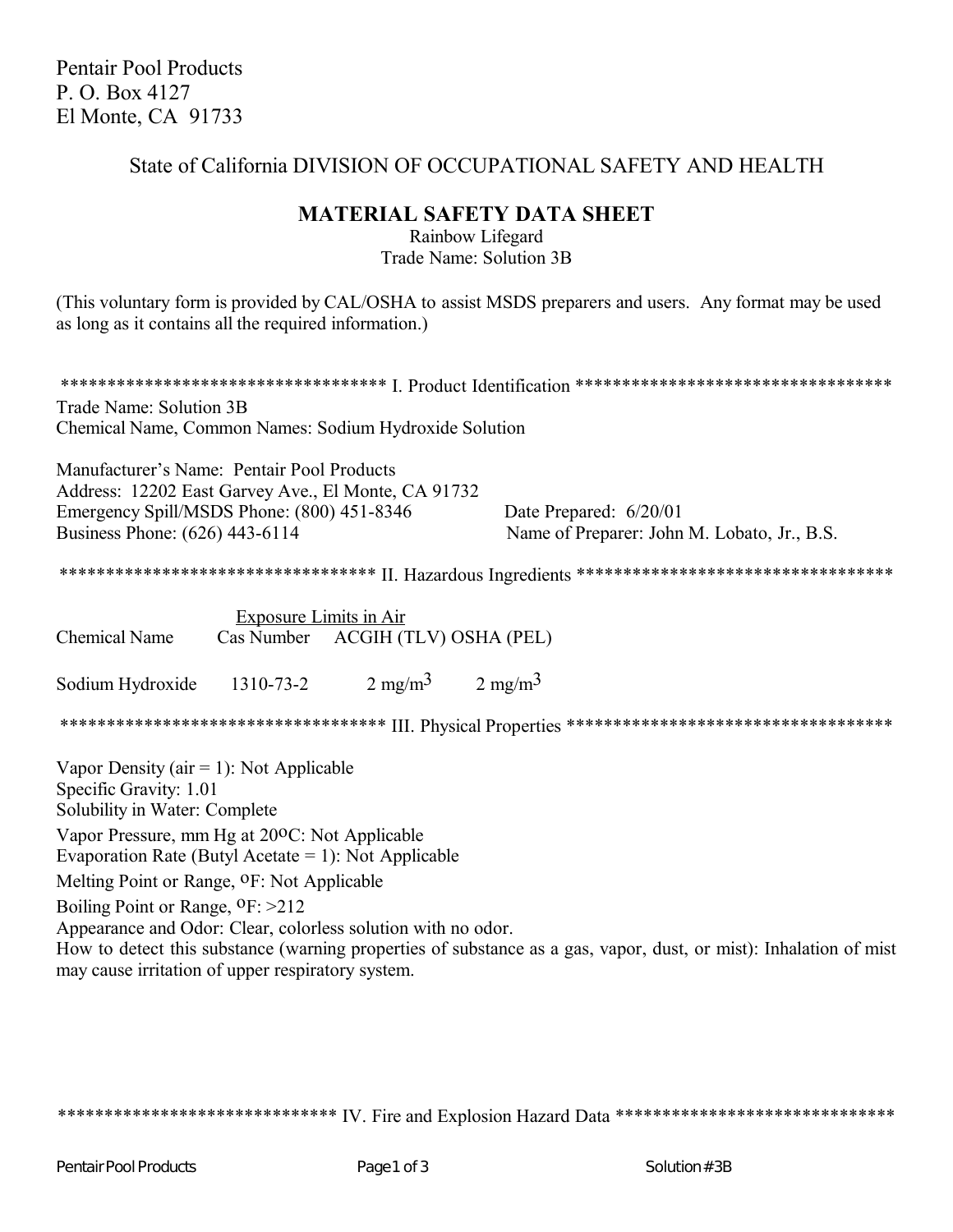Flash Point, oF (method): Not Applicable

Autoignition Temperature, <sup>O</sup>F: Not Applicable

Flammable Limits in Air, volume %: Lower: Not Applicable

Upper: Not Applicable

Fire Extinguishing Materials: Use extinguishing media appropriate for surrounding fire.

Special Fire Fighting Procedures: Flood with water, do not splatter or splash this material.

Unusual Fire and Explosion Hazards:

Reacts with most metals to produce hydrogen gas, which can form an explosive mixture with air.

\*\*\*\*\*\*\*\*\*\*\*\*\*\*\*\*\*\*\*\*\*\*\*\*\*\*\*\*\*\*\*\* V. Health Hazard Information \*\*\*\*\*\*\*\*\*\*\*\*\*\*\*\*\*\*\*\*\*\*\*\*\*\*\*\*\*\*\*\*

1. Symptoms of Overexposure for Each Potential Route of Exposure:

 a. Inhaled: Inhalation of mist may cause severe irritation or burns of the respiratory system, pulmonary edema, or lung inflammation.

b. Contact with Skin and Eyes: Liquid may cause burns to skin and eyes

c. Absorbed Through Skin: No

d. Swallowed: Ingestion may cause severe burning to mouth and stomach and nausea and vomiting.

2. Health Effects or Risks from Exposure:

 a. Acute: Inhalation of mist may cause severe irritation or burns of the respiratory system, pulmonary edema, or lung inflammation. Liquid may cause burns to skin and eyes. Liquid may cause permanent eye damage. Ingestion may cause severe burning to mouth and stomach. Ingestion may cause nausea and vomiting.

b. Chronic: None identified

3. First Aid: Emergency Procedures

a. Eye Contact: Immediately flush eyes with plenty of water for at least 15 minutes. Call physician.

 b. Skin Contact: Immediately flush skin with plenty of water for at least 15 minutes while removing contaminated clothing and shoes. Wash clothing before reuse.

 c. Inhaled: If solution mist is inhaled, remove to fresh air. If not breathing, give artificial respiration. If breathing is difficult, give oxygen.

 d. Swallowed: If swallowed, do not induce vomiting. If conscious, give large amounts of water. Follow with diluted vinegar, fruit juice or whites of eggs, beaten with water. Call physician.

4. Suspected Cancer Agent?

 X No: This product's ingredients are not found in the lists below. \_Yes: \_Federal OSHA \_NTP \_IARC \_CAL/OSHA

5. Medical Conditions Aggravated by Exposure: None identified

\*\*\*\*\*\*\*\*\*\*\*\*\*\*\*\*\*\*\*\*\*\*\*\*\*\*\*\*\*\*\*\*\*\*\*\*\* VI. Reactivity Data \*\*\*\*\*\*\*\*\*\*\*\*\*\*\*\*\*\*\*\*\*\*\*\*\*\*\*\*\*\*\*\*\*\*\*\*

2. Incompatibility (Materials to Avoid): Strong concentrated acids, most common metals, organic materials, zinc, aluminum, magnesium, halogenated hydrocarbons.

3. Hazardous Decomposition Products (Including Combustion Products): None

Pentair Pool Products **Page 2 of 3** Page 2 of 3 Solution #3B

<sup>1.</sup> Stability: Stable